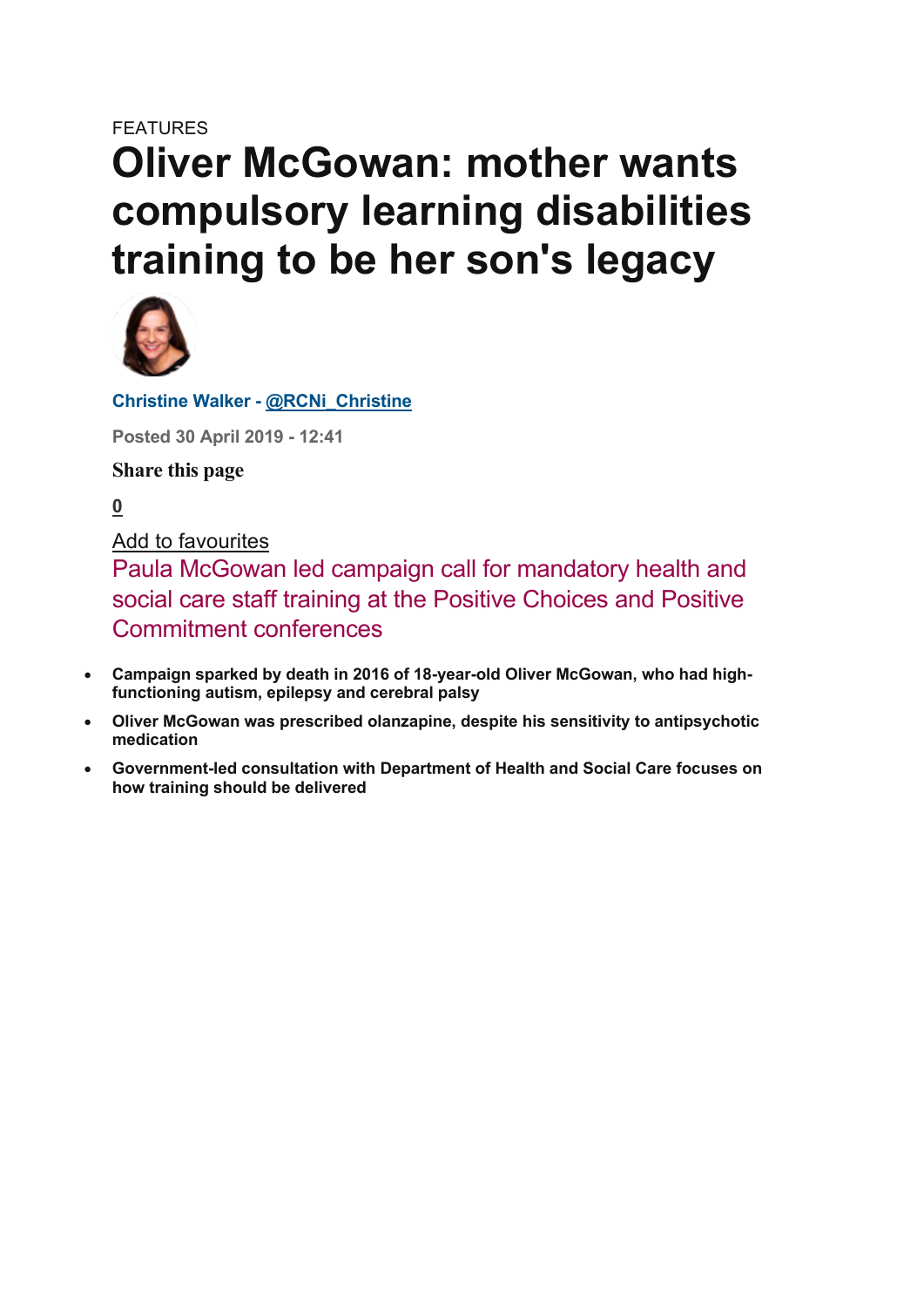

Campaigner Paula McGowan demonstrating the effect of not making reasonable adjustments

with David Harling of NHS England at last week's Positive Choices conference in Birmingham

*Picture: John Houlihan*

The mother behind the campaign for compulsory training for all health and social care professionals in autism and learning disabilities would like it to be his legacy.

#### **14-18 years**

People with learning disabilities die sooner than the general population

## *Source: Nursing and Midwifery Council 2019*

Paula McGowan launched a petition calling for mandatory training, which led to a government consultation on what the training should cover and how it should be delivered.

# A lasting legacy

She told Learning Disability Practice: 'I would like it to be his legacy so we can give something back to him and I would like it to be called the Oliver McGowan Mandatory Training in Autism and Learning Disabilities Awareness.'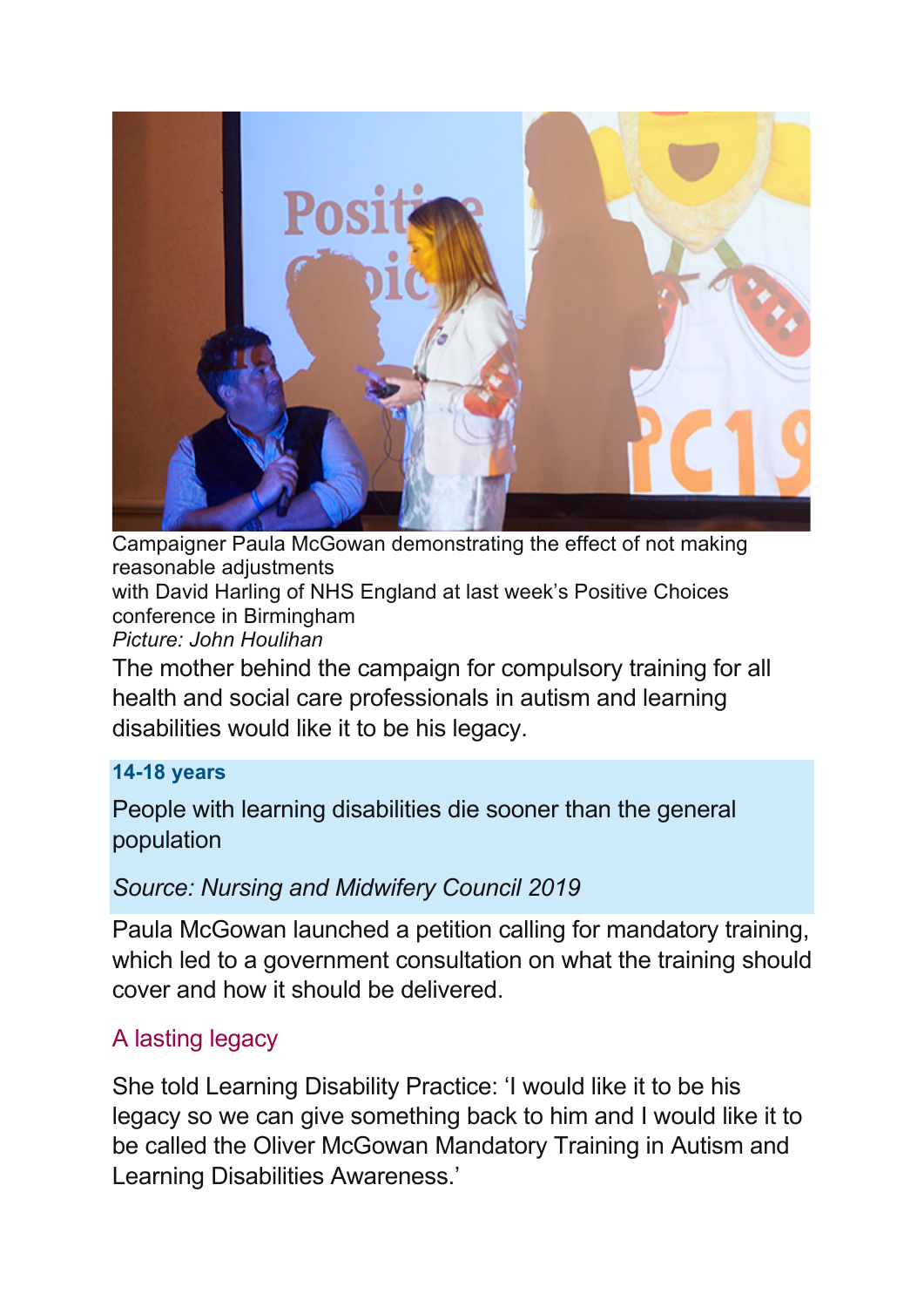The consultation, by the Department of Health and Social Care (DHSC), closed at the end of April and it is not yet known what the training will look like, but there are suggestions that there might be three tiers offered:

- E-learning.
- General nurses and doctors.
- Specialists.



Oliver McGowan died in 2016

Ms McGowan believes Oliver, 18, who had high-functioning autism, epilepsy and cerebral palsy, died after being given the antipsychotic medication to which he had a sensitivity. She also believes that medics treating him did not communicate with professionals who worked with him daily and he might be alive today if they had.

• **RELATED: Every nurse should have learning disability training, says bereaved mother**

College student Oliver was an exceptional athlete who played football at national level and was training to be a para-olympian. His conditions developed after he contracted meningitis twice at a young age after being born prematurely.

He had admissions to hospital for partial (focal) seizures, but the family believe that after being given the antipsychotic medication olanzapine his behaviour deteriorated. Before he died, in 2016, he developed neuroleptic malignant syndrome. The family were told his brain was 'so swollen it was bulging out of the base of his skull'.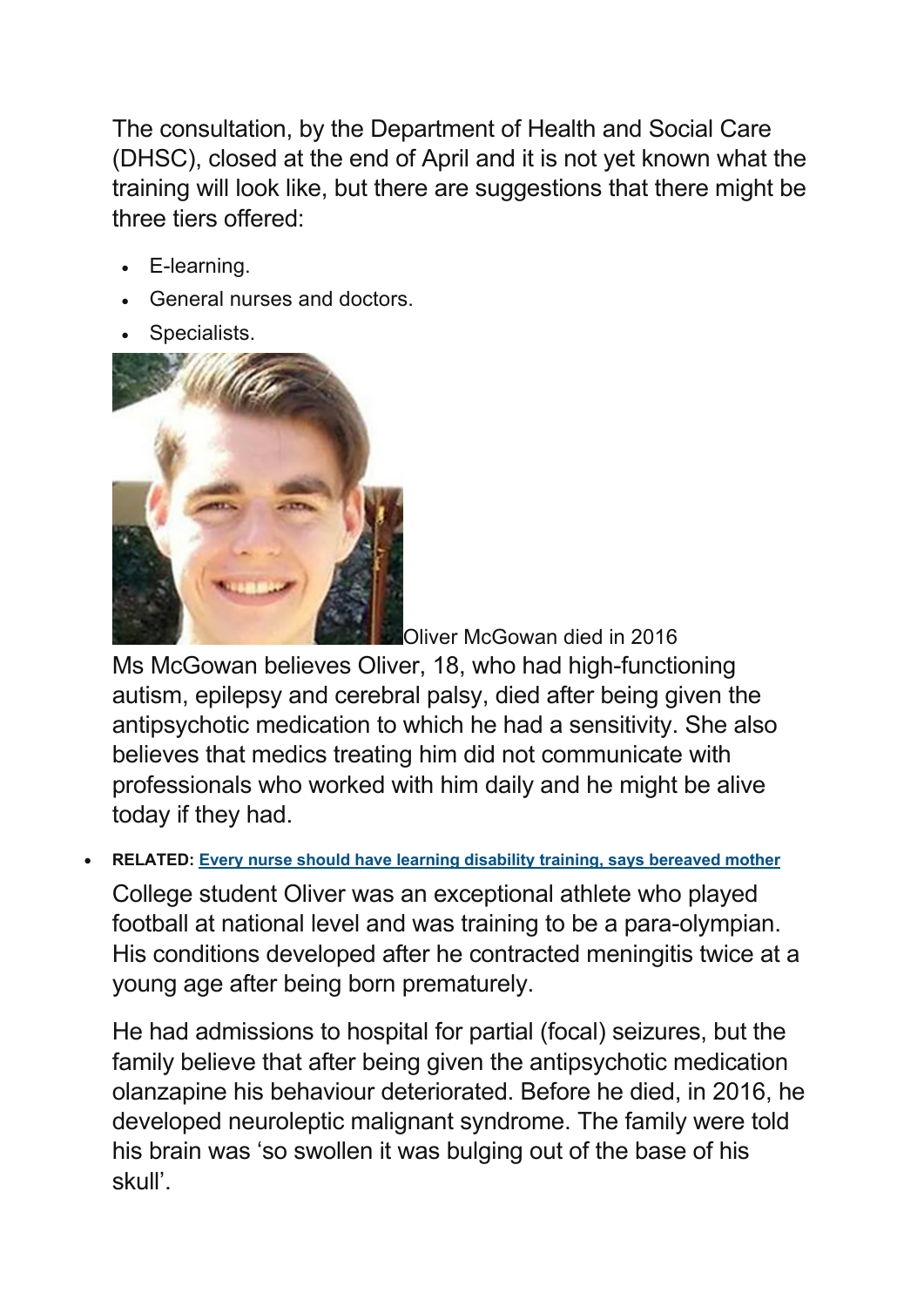'The learning disability nurses and the learning disability team and psychologists were in attendance every day. They were shouting and jumping up and down for their voices to be heard, but no one was listening'

#### **Paula McGowan, mother of Oliver McGowan**

Ms McGowan believes that letters from specialists describing her son's sensitivity to antipsychotics, and his and their own insistence on admission that he should not be given the medication, were ignored, along with the fact that he did not have a mental health diagnosis.

#### Wasted life



Paula McGowan

*Picture: John Houlihan*

Speaking at the Positive Choices and Positive Commitment conferences at Birmingham City University she said: 'We believe that his life was wasted by not communicating effectively with family and other practitioners who knew him well and were in daily contact with the hospital.

'We believe that these particular doctors were arrogant and, I dare say, ignorant. They believed they knew better than us as parents.

'They did not consult wider. In fact, they refused to consult wider when there was ample opportunity to do so.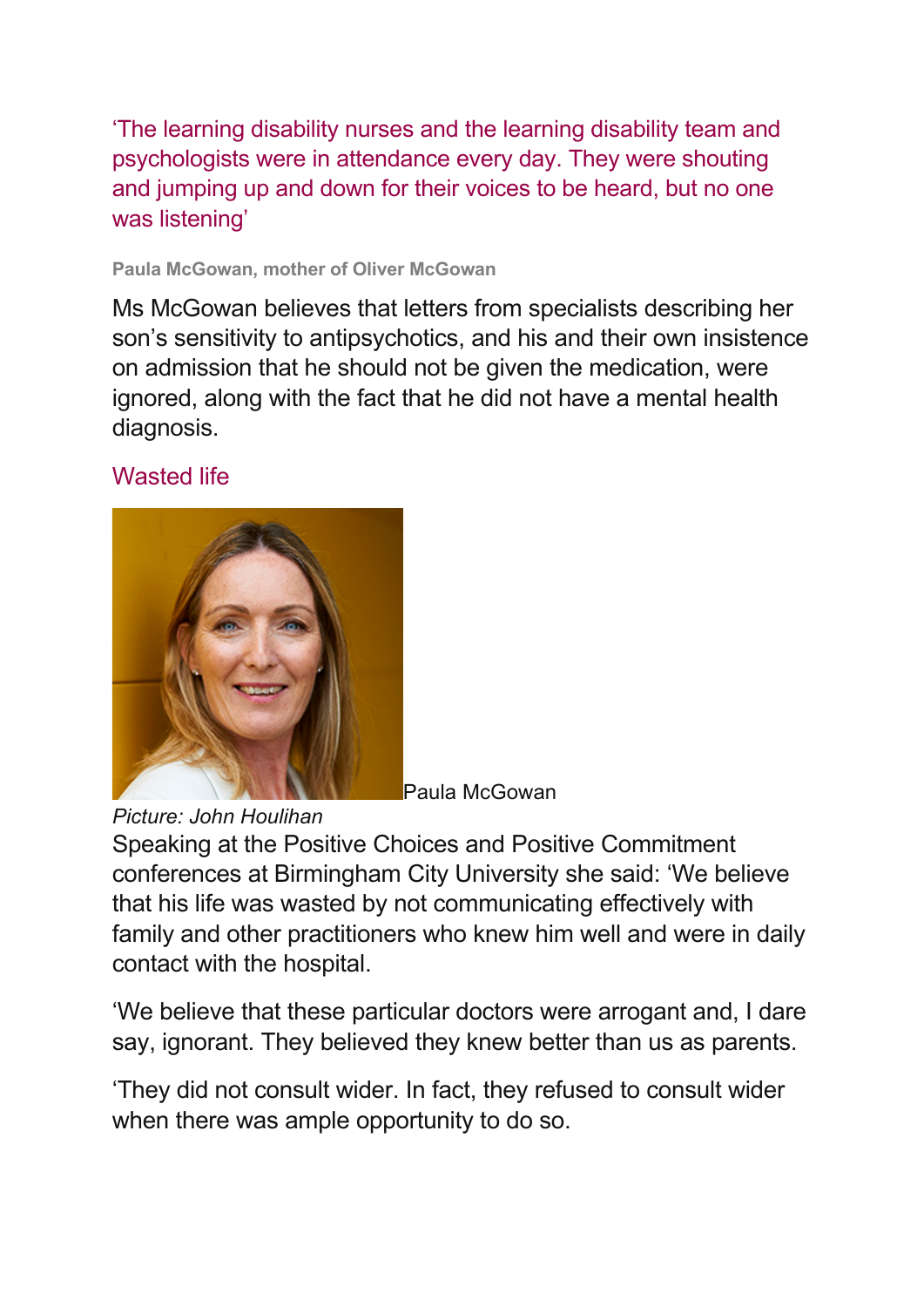'The learning disability nurses and the learning disability team, psychologists and so on were in attendance every day. They were shouting, and jumping up and down for their voices to be heard, but no one was listening.

'It is clear and simple that the medics did not understand autism and learning disabilities.

• **RELATED: Striving to make things better for people with learning disabilities and autism through the 'Ask Listen Do' project**

#### Preventable death

'We cannot expect doctors and nurses to suddenly know these things if they have never had the training. To me that is not acceptable and it's unreasonable.

'Things have to change. We need equality for all people, irrespective of whether you have autism or learning disabilities, you have the same right to the same level of healthcare outcomes as everyone else.

'It is not about pointing the finger or apportioning blame, but it is about everyone coming together to learn from Oliver's horrific and, frankly, preventable death.'

#### **'It's about the patient, not about you'**

At Positive Choices 2019, Paula McGowan had this advice for learning disability nurses:

- 'I challenge all of you to ask people with a learning disability, autism or both, their families and carers for their opinions and concerns about their treatment. Remember it's about the patient, not about you'
- 'Listen to all those involved and show respect to those opinions and concerns. Do something about it and work in partnership with them, specifically, as people who provide specialist care in learning disabilities and autism. In actual fact that is not just the role of the learning disability nurse it is everyone's business'
- 'Please put people at the heart of all of your decision-making. Respect their point of view. Do not make decisions without them. Help them to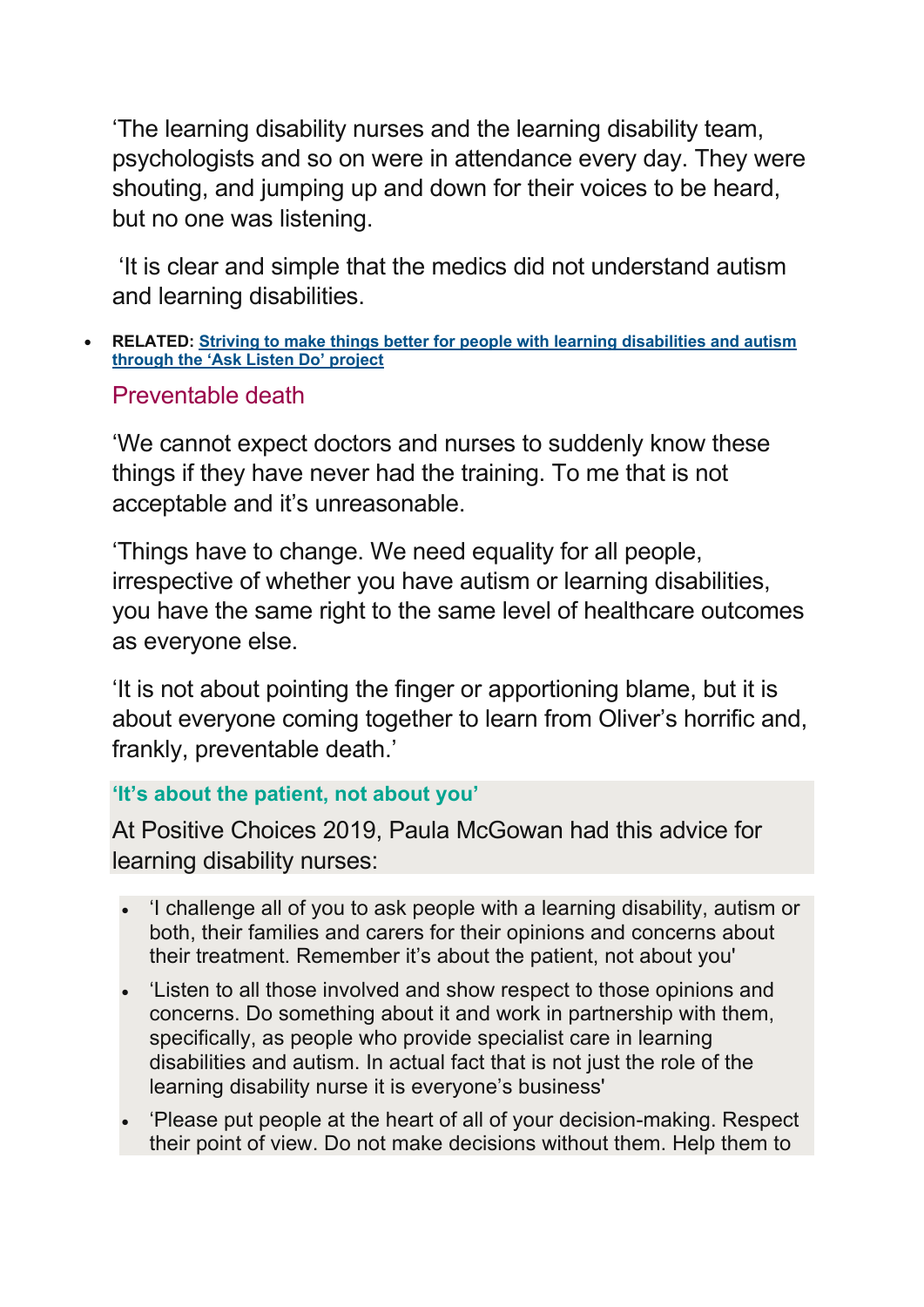understand complex decisions in a way that is relevant to all and provides information and explanation'

- 'Liaise with healthcare colleagues to raise awareness and understanding of learning disabilities, autism and the principles of the STOMP (stopping over-medication of people with learning disabilities, autism or both) and STAMP (supporting treatment and appropriate medication in paediatrics) campaigns'
- 'Do everything in your power never to have an Oliver McGowan on your conscience purely because you did not know how to make reasonable adjustments, you did not consult further, and you did not do the right things'

Last year an inquest in Oliver's death by assistant coroner Peter Harrowing at Avon Coroner's Court concluded that the care was 'appropriate' and olanzapine was a 'significant contributory factor' to his death. However, he said the drug had been properly prescribed and neuroleptic malignant syndrome could not have been predicted because it was a 'very rare adverse effect'.

## Recommended training

The DHSC is recommending that all staff – from receptionists to doctors, nurses, and care workers – should have training to understand:

- How having a learning disability and autism can affect a person's life, including how to challenge 'unconscious attitudes' which can mean that symptoms are missed and individuals, carers and families are not listened to.
- A knowledge of the rights of people with learning disabilities and autism and how these should be applied to practice.
- Advice on making reasonable adjustments.
- Challenging attitudes and unconscious bias.

## **STOMP and STAMP campaigns**

Initiatives to stop the overprescribing of psychotropic medication for people with learning disabilities and supporting appropriate medication in paediatrics